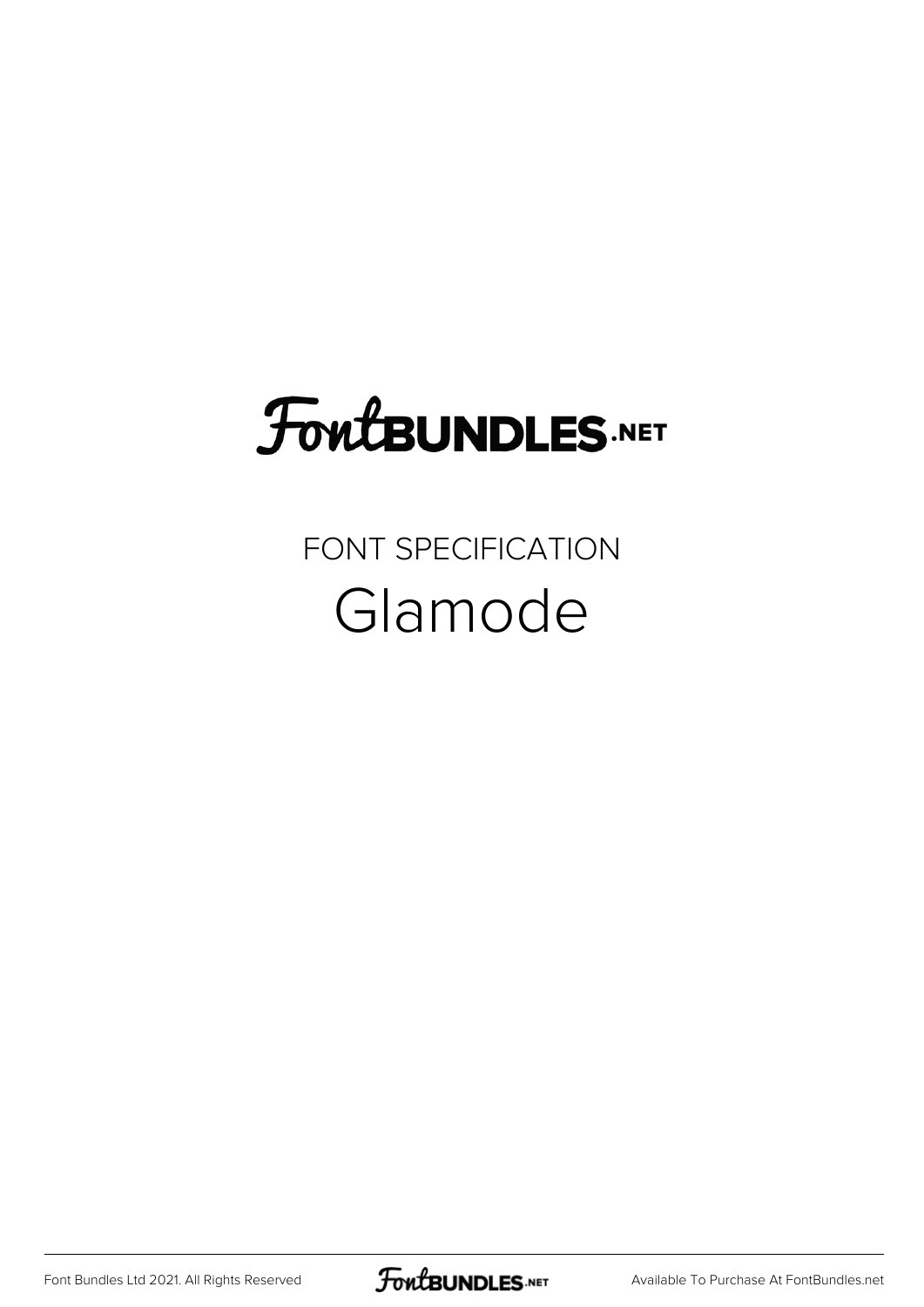#### Glamode - Regular

**Uppercase Characters** 

## ABCDEFGHIJKLMNO PORSTUVWXYZ

Lowercase Characters

abcdefghijklmnopgr Stuvwxyz

**Numbers** 

0123456789

**Punctuation and Symbols** 

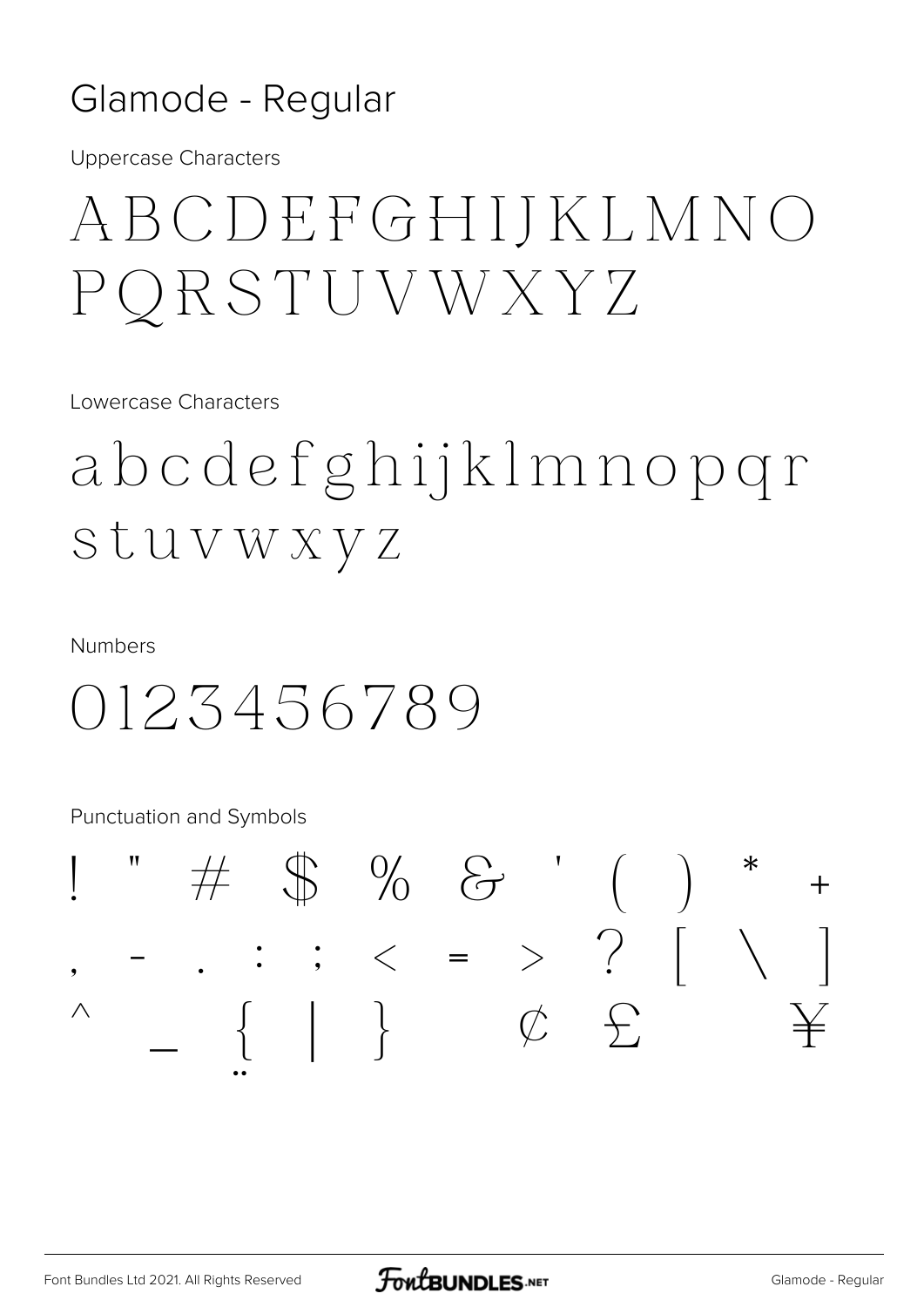All Other Glyphs

À Á Â Ã Ä Å Æ Ç È  $\overrightarrow{H}$   $\overrightarrow{H}$   $\overrightarrow{I}$   $\overrightarrow{I}$   $\overrightarrow{I}$  $\bigcap$   $\tilde{\bigvee}$  $\begin{array}{ccc} \bigcirc & \bigcirc & \bigcirc & \bigcirc & \bigcirc & \times & \bigcirc & \bigcirc & \bigcirc \end{array}$ Û Ü Ý Þ ß à á â  $\tilde{\partial}$ äåæçèéê ë ì

 $\overline{\mathbf{b}}$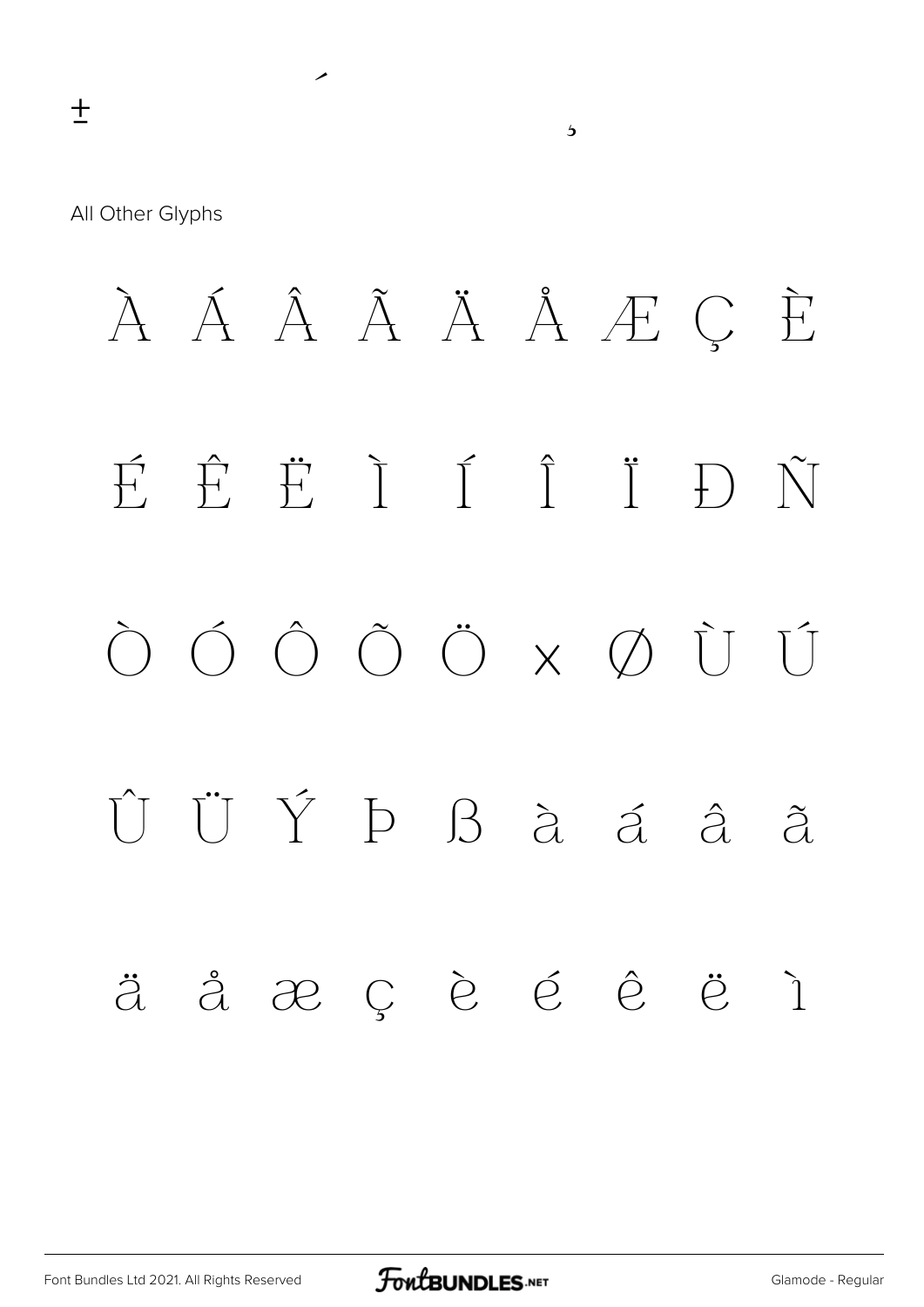